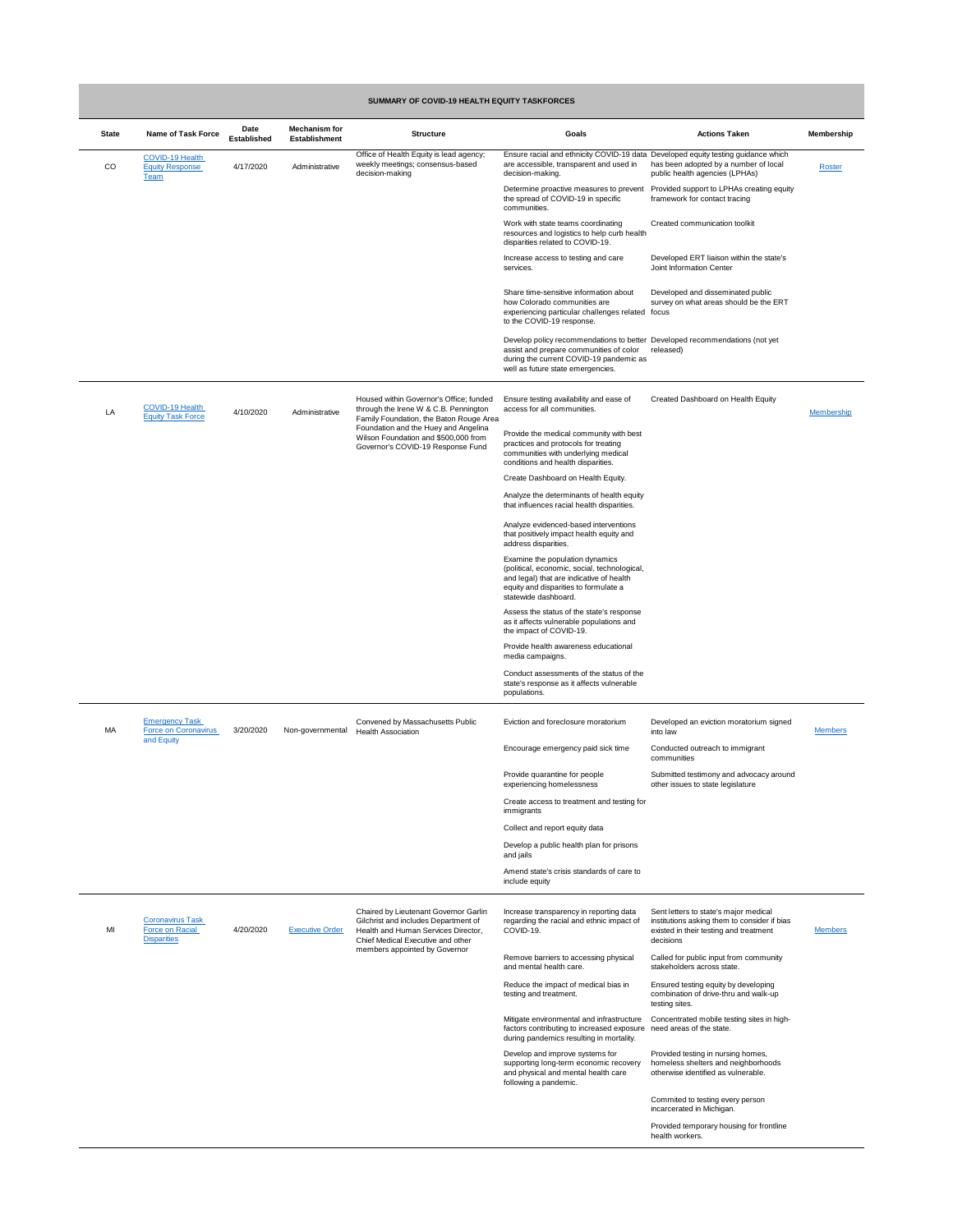Embedding community leaders who can bring an equity lens / lived experience perspective on the GOFERR and other COVID-related advisory groups and taskforces; Ensuring appropriate representation from equity experts within the operations of the COVID-19 response teams; Leveraging and partnering with existing COVID-related public health efforts that have an intentional focus on equity such as the State Health Assessment/State Health Improvement Plan (SHA/SHIP), and the New Hampshire COVID Equity Task Force, comprised of over 50 individuals and organizations across NH representing multiple sectors and communities who came together to address issues of equity, for historically marginalized groups, arising from the COVID-19 pandemic and response.

| <b>State</b> | <b>Name of Task Force</b>                                                                                            | <b>Date</b><br><b>Established</b>                                                  | <b>Mechanism for</b><br><b>Establishment</b>                                                                                                                         | <b>Structure</b>                                                                                                 | <b>Goals</b>                                                                                                                                                                 | <b>Actions Taken</b> | <b>Membership</b> |
|--------------|----------------------------------------------------------------------------------------------------------------------|------------------------------------------------------------------------------------|----------------------------------------------------------------------------------------------------------------------------------------------------------------------|------------------------------------------------------------------------------------------------------------------|------------------------------------------------------------------------------------------------------------------------------------------------------------------------------|----------------------|-------------------|
| <b>NC</b>    | <b>Andrea Harris Social,</b><br>Economic,<br><b>Environmental</b> , and<br><b>Health Equity Task</b><br><b>Force</b> | 6/4/2020                                                                           | <b>Executive Order</b>                                                                                                                                               | Task Force is led by the Department of<br>Administration                                                         | Identify best practices to create economic<br>stability, eliminate health disparities, and<br>achieve environmental justice in North<br>Carolina.                            |                      | <b>Members</b>    |
|              |                                                                                                                      |                                                                                    |                                                                                                                                                                      |                                                                                                                  | Ensure equitable distribution of pandemic<br>relief funds.                                                                                                                   |                      |                   |
|              |                                                                                                                      |                                                                                    |                                                                                                                                                                      |                                                                                                                  | Invest in historically underutilized<br>businesses.                                                                                                                          |                      |                   |
|              |                                                                                                                      |                                                                                    |                                                                                                                                                                      |                                                                                                                  | Integrate of environmental justice<br>considerations into policies.                                                                                                          |                      |                   |
|              |                                                                                                                      |                                                                                    |                                                                                                                                                                      |                                                                                                                  | Protect feeding operations at food banks<br>and school systems.                                                                                                              |                      |                   |
|              |                                                                                                                      |                                                                                    |                                                                                                                                                                      |                                                                                                                  | Provide mass testing of food processing<br>plant workers.                                                                                                                    |                      |                   |
| <b>NH</b>    | Governor's COVID-19<br><b>Equity Response</b><br><b>Team</b>                                                         | 5/28/2020                                                                          | Administrative                                                                                                                                                       | Task Force is led by the Director of the<br>Office of Health Equity within the<br>Department of Health and Human | Collect and release of demographic data<br>on an ongoing basis.                                                                                                              |                      | <b>Members</b>    |
|              |                                                                                                                      | <b>Services</b><br>cultural, and systemic factors<br>in COVID-19 related outcomes. | Conduct a thorough analysis of all<br>available data using a cross-cultural<br>research method to examine the social,<br>contributing to differences and disparities |                                                                                                                  |                                                                                                                                                                              |                      |                   |
|              |                                                                                                                      |                                                                                    |                                                                                                                                                                      |                                                                                                                  | Identify and recommend specific<br>resources that could be allocated to<br>address these disparities.                                                                        |                      |                   |
|              |                                                                                                                      |                                                                                    |                                                                                                                                                                      |                                                                                                                  | Within 30 days, identify and recommend<br>achievable steps for the State and<br>other stakeholders to consider<br>undertaking to remedy the disparate<br>impact of COVID-19. |                      |                   |
|              |                                                                                                                      |                                                                                    |                                                                                                                                                                      |                                                                                                                  | Recommend exploratory actions include:                                                                                                                                       |                      |                   |

| OH | <b>Minority Health Strike</b><br>Force | 4/20/2020 | Administrative | The lead for the Department of Aging<br>leads the Strike Team; it is housed within<br>the Department of Health | Establish culturally appropriate and<br>accessible COVID-19 exposure notification on May 21.<br>services for communities of color.                                                                                                                 | Released preliminary recommendations                                                                                                                                                                                                                                                                   | <b>Members</b> |
|----|----------------------------------------|-----------|----------------|----------------------------------------------------------------------------------------------------------------|----------------------------------------------------------------------------------------------------------------------------------------------------------------------------------------------------------------------------------------------------|--------------------------------------------------------------------------------------------------------------------------------------------------------------------------------------------------------------------------------------------------------------------------------------------------------|----------------|
|    |                                        |           |                |                                                                                                                | Expand testing capacity and access for<br>minorities and high-risk populations.                                                                                                                                                                    | Created a new position within the<br>Department of Health dedicated to social<br>determinants of health; responsible for<br>collecting data to inform best practices<br>and for helping to ensure the<br>implementation of the Minority Strike<br>Force's short-term and long-term<br>recommendations. |                |
|    |                                        |           |                |                                                                                                                | Use data to prioritize resources in the<br>communities that have the highest need.                                                                                                                                                                 | Developed plans for the Ohio Department<br>of Health and Minority Health Strike Force<br>to work with Us for Us to unveil a new<br>communications campaign aimed at<br>Ohio's minority populations called, "Stay in<br>the Fight."                                                                     |                |
|    |                                        |           |                |                                                                                                                | sensitive outreach campaign that educates of Health to partner with Ohio's Federally<br>African Americans and communities of<br>color on COVID-19, health disparities, and Community Health Centers, to increase<br>social determinants of health. | Develop and launch a statewide, culturally-Developed a plan for the Ohio Department<br><b>Qualified Health Centers, including</b><br>testing rates for communities of color and<br>high-risk populations.                                                                                              |                |